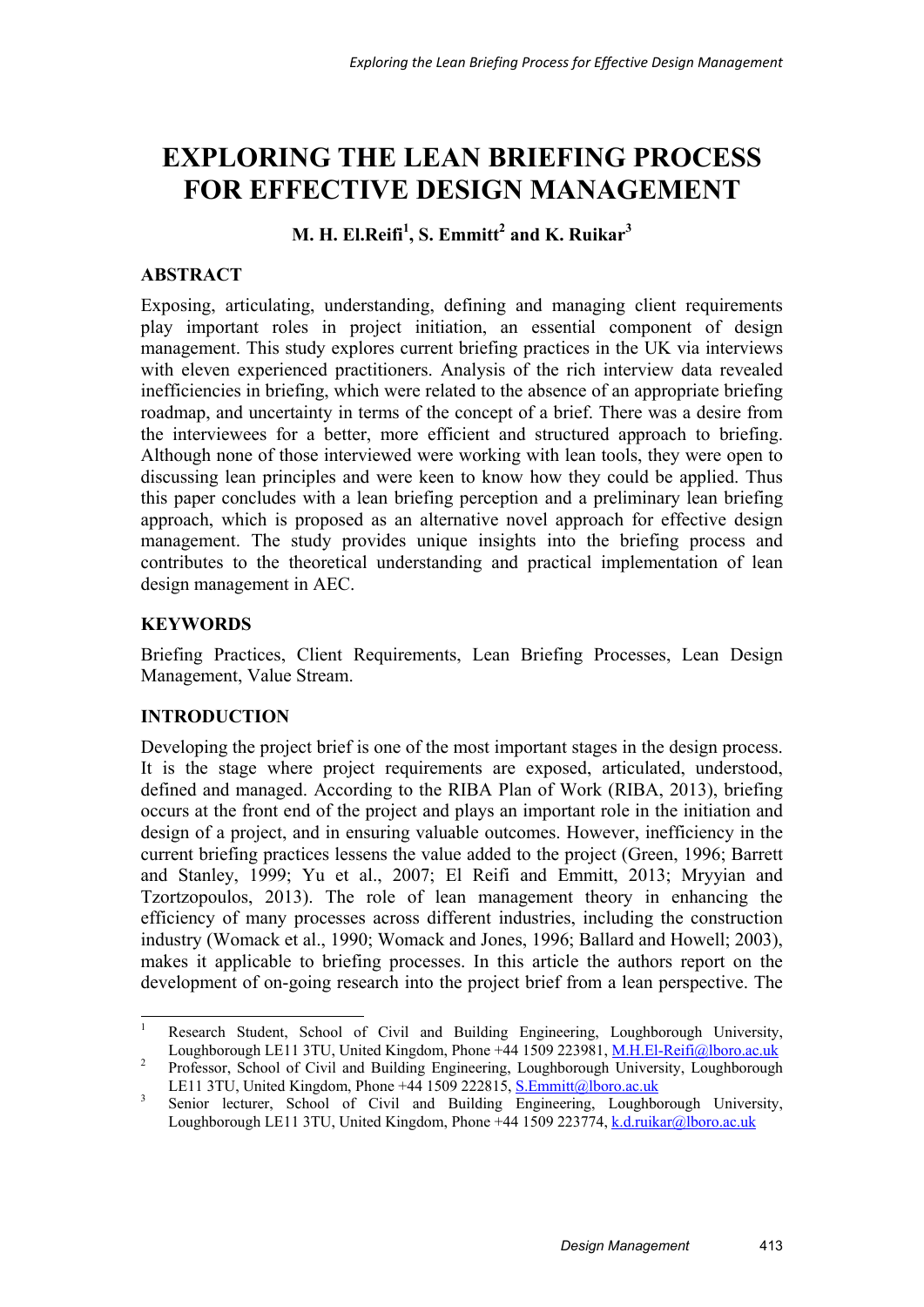focus is on the outcome of an interview survey that took place following previous work published in the IGLC21 (El Reifi et al., 2013).

#### **LEAN BRIEFING RATIONALE**

The briefing process occurs at the front end of the project delivery chain. According to the RIBA Plan of Work 2013, it is a development between Stage 1 (Preparation and Brief) and Stage 2 (Concept Design). It initiates the project and influences other project design stages. Inefficiency in the briefing process is claimed to be a fundamental factor that contributes to inefficiency in project delivery due to the creation of inappropriate design deliverables (Green, 1996; Barrett and Stanley, 1999; Yu et al., 2007; El Reifi and Emmitt, 2013; El Reifi et al., 2013; Mryyian and Tzortzopoulos, 2013). Project briefs suffer from several difficulties which have been well established in previous research. These relate mainly to its processes: e.g., no generally accepted methods and procedures in terms of practices (Barrett and Stanley, 1999; Kao, 2004; El Reifi et al., 2013). Alternative views, remedies and suggestions on how to improve the briefing process, in terms of defining and articulating requirements and consequently client satisfaction, have continually been proposed (BS7832:1995/ ISO 9699:1994; Salisbury, 1998; Barrett & Stanley, 1999; Kamara and Anumba, 1999; Bouchlaghhem et al., 2000; Kamara et al., 2002; Cheong et al., 2003; Smith et al., 2003; Shen, 2004; Kao, 2004; Kelly et al., 2005; Othman et al., 2005; Kiviniemi, 2005; Ryd and Fristede, 2007; Bogers et al., 2008; Blyth & Worthington, 2010). However, issues concerning the briefing process have continued to present challenges to the construction delivery process and the effectiveness of project brief has remained problematic (El Reifi and Emmitt, 2013).

Ries (2012) stated that, "Information is the designers' raw material, what is missing is the process that controls the raw material into a real world". Unfortunately, large amounts of waste in the design process comes from inefficiencies in the briefing process; this waste contributes, directly or indirectly, to the waste accruing in both the design and construction phases, as well as post occupancy. Aspects of design management focus on managing people and design stages; mostly these are outcome driven instead of focusing on the value of the outcome. Although lean design management was proposed as a new, value-driven approach to design management, it is still debatable and under research in terms of its definition and applications (Ballard and Reiser, 2004; Brookefield et al., 2004; Lichtig, 2005; Macober et al., 2005; Tilley, 2005; Jørgensen and Emmitt, 2009; Lee et al., 2012; Zimina et al., 2012). Jørgensen and Emmitt (2009) stated that: "The strategy should be to improve the manufacturability of a product through paying attention to the coordination of information, achieving an effective flow of information at the outset of the project, and the development of "design for production" solutions for technological, functional and operational requirements". One of the areas that needs focus in the current debate regarding lean design management is the project brief as it is part of the design process (El Reifi and Emmitt, 2013; El Reifi et al., 2013). However, the iterative nature of the design process, and the usually large number of changes made during the process, increases the complexity of the problems in briefing. Design is, by nature, an iterative process and the proposed solutions often also cause the client's requirements to evolve, such as when new business opportunities are exploited. Furthermore, the project team has to make rapid decisions on how to solve a specific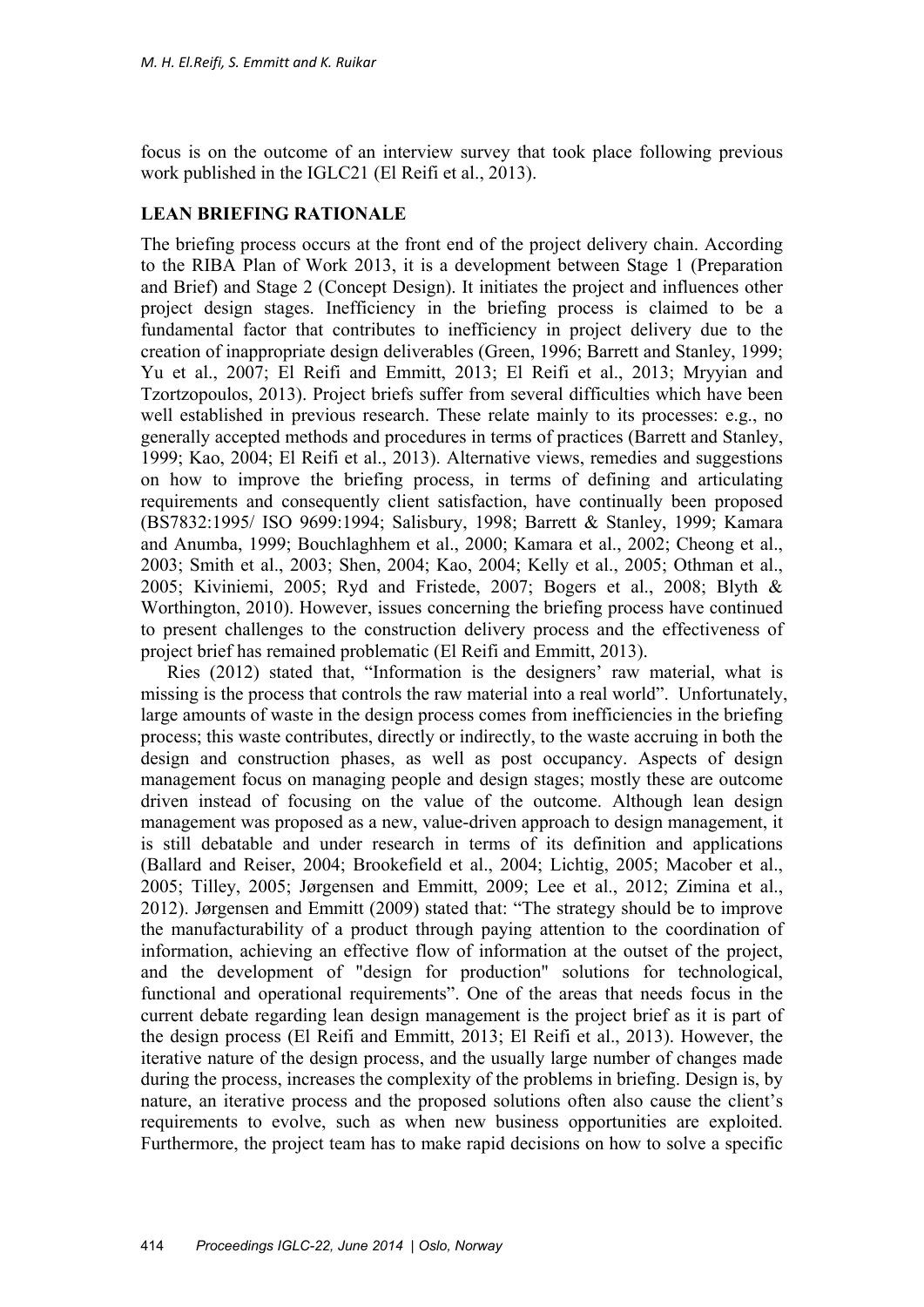issue, and it is often difficult to note all interdependencies. Thus, a solution which meets one requirement can have a significantly negative effect on another crucial aspect. Brown (2001) stated that: "expectation and goals may change throughout the project, as the knowledge base develops and additional contributors join the project". So, to ensure valued design outcomes, more focus is needed early on in effectively defining the project's requirements in the briefing process through better understanding and value identification.

Ries (2012) stated: "What matters is not setting quantitative goals but fixing methods by which those goals are attained". The process must facilitate learning what is the actual requirements of the project, not what clients say they want or what designers think they should have. Restructuring and developing current briefing process practices are essential to better capture the project's requirements at the right time and bridge the communication gap between the client and the design team. Most existing approaches and research have treated changes in client requirements as a fact, and focus on how better to manage these changes while mitigating risks associated with the results. Or, they concentrate on the requirements of a specific client through introducing and employing different tools or approaches in addressing the current briefing processes (BS7832:1995/ ISO 9699:1994; Salisbury, 1998; Barrett & Stanley, 1999; Kamara and Anumba, 1999; Bouchlaghhem et al., 2000; Kamara et al., 2002; Cheong et al., 2003; Smith et al., 2003; Shen, 2004; Kelly et al., 2005; Othman et al., 2005; Kiviniemi, 2005; Ryd and Fristede, 2007; Bogers et al., 2008; Blyth & Worthington, 2010). Eliminating waste requires a deep understanding of the system of value creation and then measuring aspects against the definition of value and waste (Emmitt et al., 2005; Pasquire and Garrido, 2011; Terry and Smith, 2011; Caixeta et al., 2013). None of the previous attempts to improve the process tried to deal with the origin or source of the problem and why it occurs, which is the aim of the on-going research project; which aims to create an efficient system for identifying project requirements based on the concept of lean management theory (El Reifi et al., 2013). The ways in which the process and people interact, and how and why they must adapt and work around each other need to be explored so that a new, lean approach to the briefing process can be developed to achieve better design outcomes.

# **RESEARCH METHOD**

Given the fact that different practices and views, in terms of brief and the briefing process, do exist in current practices in the UK; it was felt that an empirical investigation employing an interview survey would be useful to elicit an understanding of current briefing practices, gauge industry attitude towards the current briefing practice efficiency, and identify room for improvement by exploring the different practices, experiences and views in terms of project brief. This investigation included a focus on a potential lean approach to briefing. The interview survey was designed to collect qualitative data and was planned to be unstructured.

Interviews were conducted with eleven practitioners working in design companies, a consultancy company, construction organisations, and a client's in-house consultant service team; all were based in the UK. The sample included: 6 architects, 2 design managers, 1 interior designer and 2 chartered surveyors. NVivo software was used to analyse the collected data.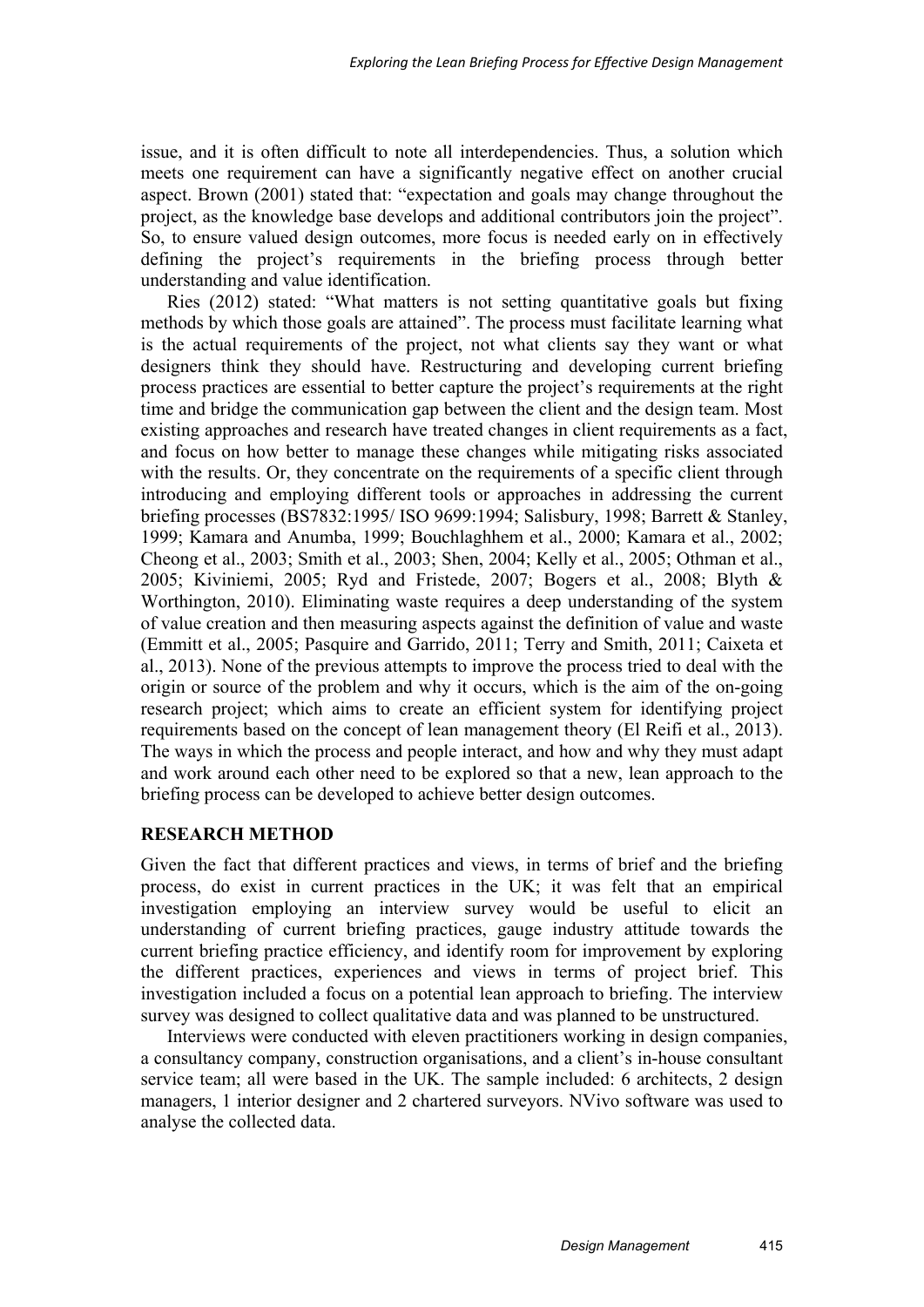## **FINDINGS**

The majority of the interviewees (6) worked for large organisations consisting of more than 250 employees. The annual turnover for (7) of the surveyed companies was more than £100m, while the rest was between £50m and £100m. The interviewees were involved in a variety of projects in the residential/housing, commercial, industrial, retail, cultural, education, sport and leisure centre, and health sectors, and in both new builds and/or renovation/refurbishment. They also had experience of both private and public clients. Their practical experience varied from 15 to 30 years.

The main findings of the interviewees are presented under three headings: briefing practice, briefing practice evaluation, and lean briefing.

#### **BRIEFING PRACTICE**

To explore the value stream for the briefing process, it was necessary to understand how briefing is carried out in the construction industry. So, the practitioners were asked to explain their experience of briefing practice and whether or not they had a formal process in place. Most of them stated that they had no specific process to follow; this depended on different project contexts. For example, one architect stated that, "It does depend very much on whether something is a particular type of building for a user client or if you are talking about a developer brief". However, a few respondents claimed they aligned a briefing to RIBA's Plan of Work stages. Others claimed this is the client's task.

In the general practice they were used to, a brief comes from the client side in the form of a general statement. One architect stated that the brief might be, "I like the building you did over there". How detailed a brief is varies on the type of client in terms of his/her experience in carrying out projects. Some clients are very detached and give a very basic brief, leaving practitioners to fill the gaps. Others, however, are very proscriptive. In usual operational practice, the brief is set as a document and is delivered by the client at the project's outset. From that point, it is the duty of the job captain, or what is sometimes called the project architect, to take the brief and start to interpret it through design. Sometimes, some analysis has to be carried out to investigate precisely what the brief says. However, one architect claimed that, "it is a big task for the architect to carry alone". One organisation mentioned that it has a workplace consultancy team which is responsible for carrying out the brief for most projects within the organisation. As a result of this, they have built up a good level of experience in this field. They do not achieve this independently but work as an integrated team with the project architect. This team also act as a kind of checking mechanism when the design proposals are offered.

The overall trend drawn from the interviewees suggested that the briefing process is developed sub-consciously, depending on the project's context or the practice within the organisation. This could vary within one organisation, depending on the project's architect and his/her experience with the brief. For example, a few interviewees mentioned that they aligned the process to RIBA stages and sign off gates. Other practices, however, carried out a series of one-to-one meetings to pick up messages and key points and list them in a written form. They then conduct a number of further meetings to evaluate the brief and get it signed off. Two interviewees mentioned that they received a type of standard brief from repeat businesses, housing associations, local authorities and retailers. Others mentioned that the brief might just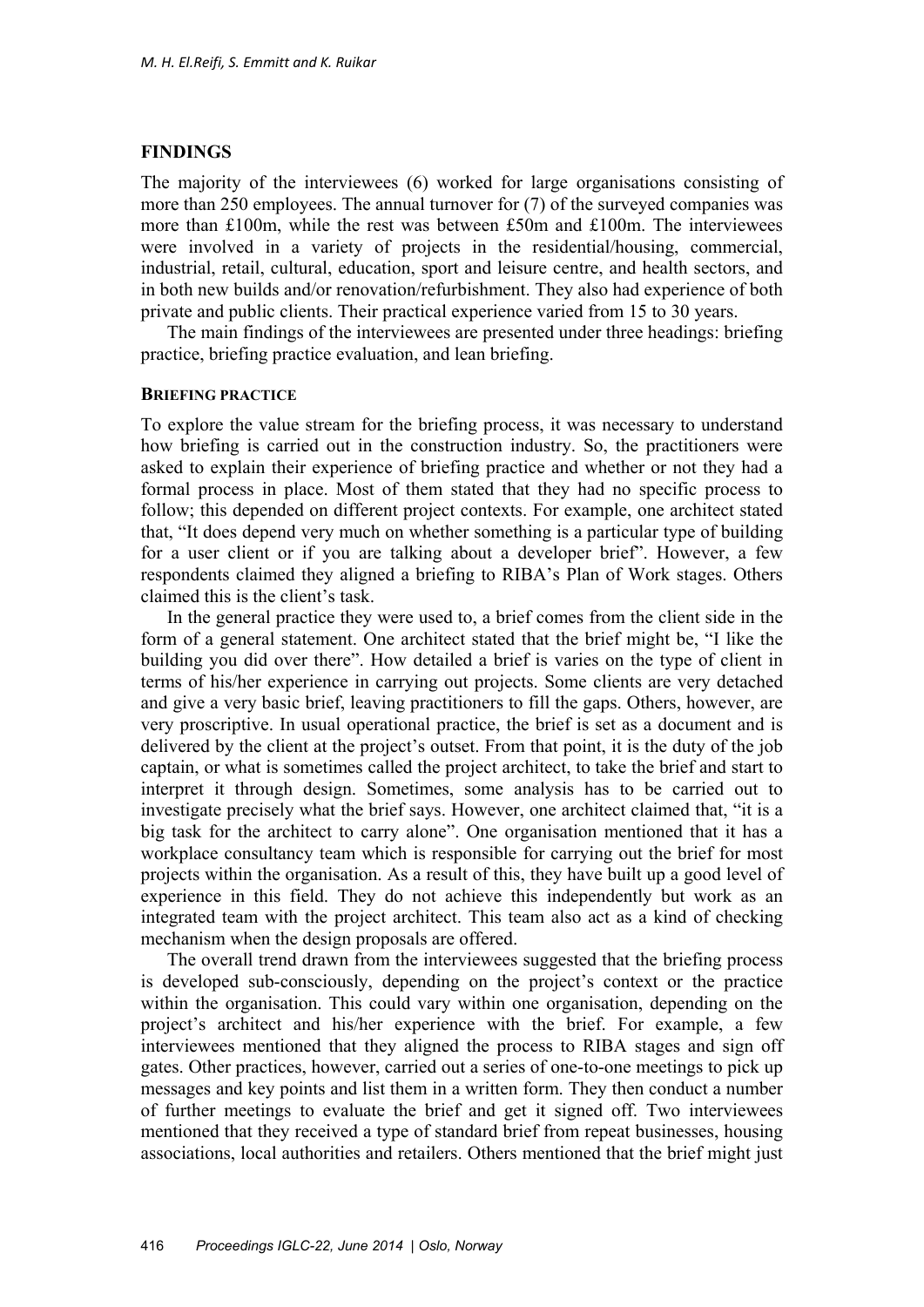be an email while some practices gave out a bespoke brief that they offered specifically for smaller projects. One of the interviewed organisations carries out space occupation studies for office buildings and then benchmark these against similar buildings. One architect claimed: "I have been here for over 20 years. I have seen it done in many ways and, by the time things evolve, then I think you start to learn".

The other challenge, in terms of briefing practices, which was stressed by many interviewees, is what they called the "competition brief". One architect claimed: "Literally, we are given the brief. We have no opportunity to develop it with the client". The way the construction industry market operates now, and how projects are secured, is mostly through competition. It was claimed that this operational practice hinders the efficiency of the brief as, in many cases, architects bid for projects where the brief is already part of the tender. For example, some tenders specify the design development stage as the start and no allowance is made in the submitted bid to revisit the brief. One architect claimed that, "In a competitive environment, it is hard to have a dialogue with a client because it is a more distant procedure and that is why it is perhaps unlikely that you will achieve a perfect building through competition."

#### **BRIEFING PRACTICE EVALUATION**

Secondly, the interviewees were asked to evaluate current practice regarding briefs in terms of its efficiency and whether value added was obtained in the current processes and practice. They agreed that the industry was quite inefficient with regard to developing and responding to the brief because very little advice was available in terms of how to perform a brief. One architect claimed: "I think it can be very effective in certain examples and it can be ineffective in others. But I think it is the architect's task to try and make it as effective as possible. People may be asking for something they do not understand and they may be asking for the wrong thing and you have to go through the process of the brief. Sometimes you need to interpret the interpretation because what you have got as a brief has actually been prepared on behalf of the client." With the competition brief, as it was called by the interviewees, the scenario is even worse, as claimed by one architect who said: "It leads to an unsatisfactory outcome because the opportunity has been missed to look at why the brief is the way it is and you cannot add value which might be explored through other options and alternatives." Another factor which was mentioned by one interviewee as a contributor to inefficiency in producing a brief was time. Often the brief is not given sufficient time and this can be noticed from merely looking at any construction programme. This was claimed by one architect when he said: "You will notice as an example 24 months to build a building but just 4 weeks to work it out. This is where an alarm bell must ring".

### **LEAN BRIEFING**

Interviewees were asked whether they had knowledge of lean and their views were requested about using lean management theory to facilitate and enhance efficiency in the briefing process. Although most of the interviewees had little knowledge and experience of lean management, they were open to the idea of using lean management principles to facilitate the briefing process. A few who had a background in lean management and were at a stage where they were looking to start using lean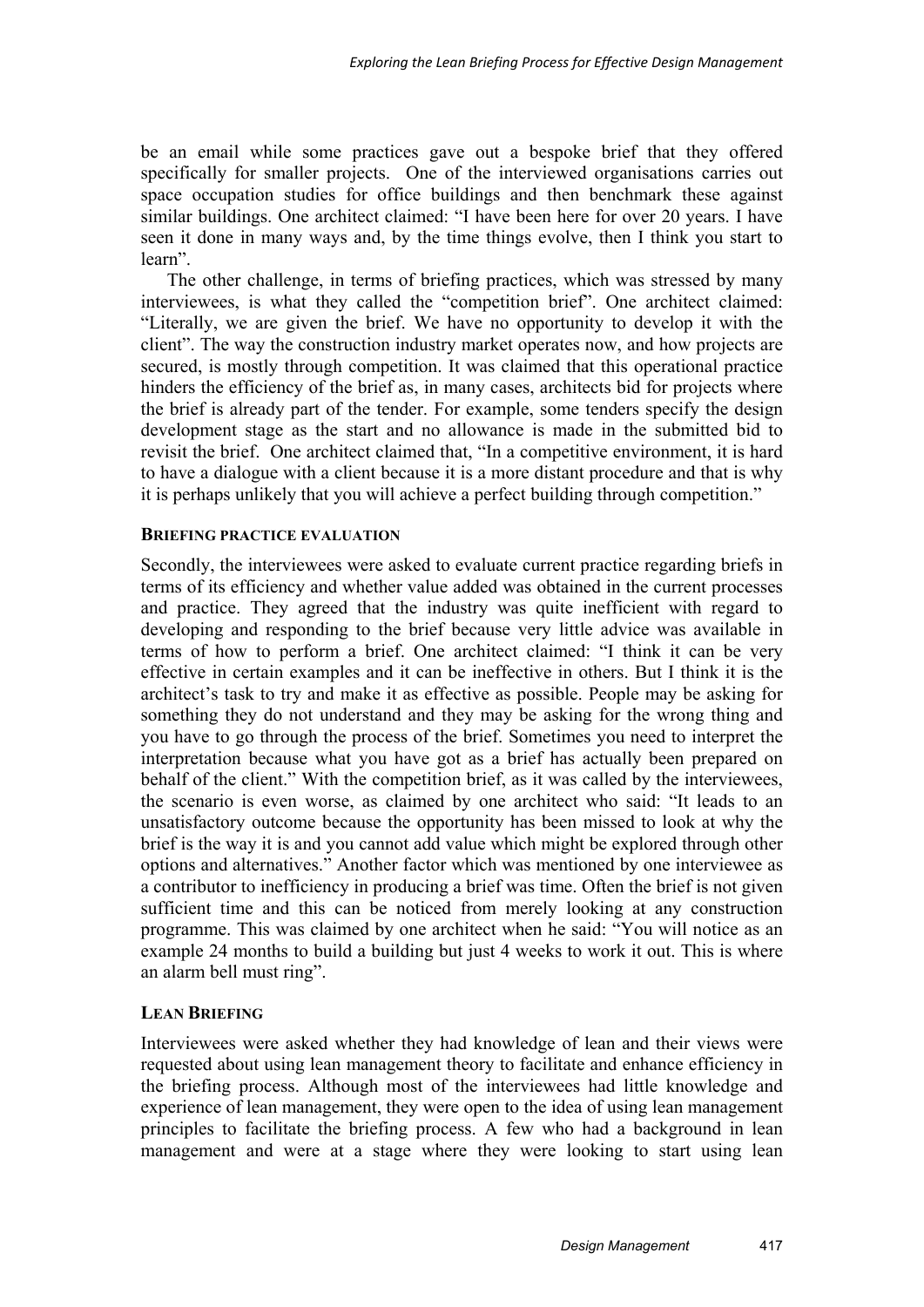principles in their organisation, were very attracted and open to the idea, as expressed by one architect who said: "I would really like to see lean construction go right the way through from commencement or inception to the end result."

## **ANALYSIS AND DISCUSSION**

Having analysed the perceptions of the respondents, it is clear that inefficiencies in briefing practices do exist; this observation is in line with previous studies (Green, 1996; Barrett and Stanley, 1999; Yu et al., 2007; El Reifi and Emmitt, 2013; El Reifi, et al., 2013; Mryyian and Tzortzopoulos, 2013). However, the value of this study is that it has identified the source of such inefficiencies in the brief that contribute to waste in the design, construction and eventually the final project outcome. The absence of a formal procedure on how to perform briefings, and uncertainty in terms of the concept of a brief, Figure 1, were identified as being at the heart of such inefficiency. Another finding from this study is that there is clearly room for improvement in practice; this was evident from the positive views which were expressed concerning the use of lean management theory. Analysis of the survey data revealed two important elements to the value stream of the brief at a strategic level: the brief concept and the format of the process, Figure 1.



Figure 1: Main waste drivers against brief value stream

The main findings of the survey are discussed under two main headings, reflecting the main themes revealed by the respondents' answers to the interview questions. These are: lean briefing concept and the lean briefing format.

### **LEAN BRIEFING CONCEPT**

Several interviewees offered views of the brief concept and this, combined with their professional experiences in terms of briefing process practices, were helpful in forming a base from which a concept of lean briefing could be drawn. The following are some views expressed by respondents: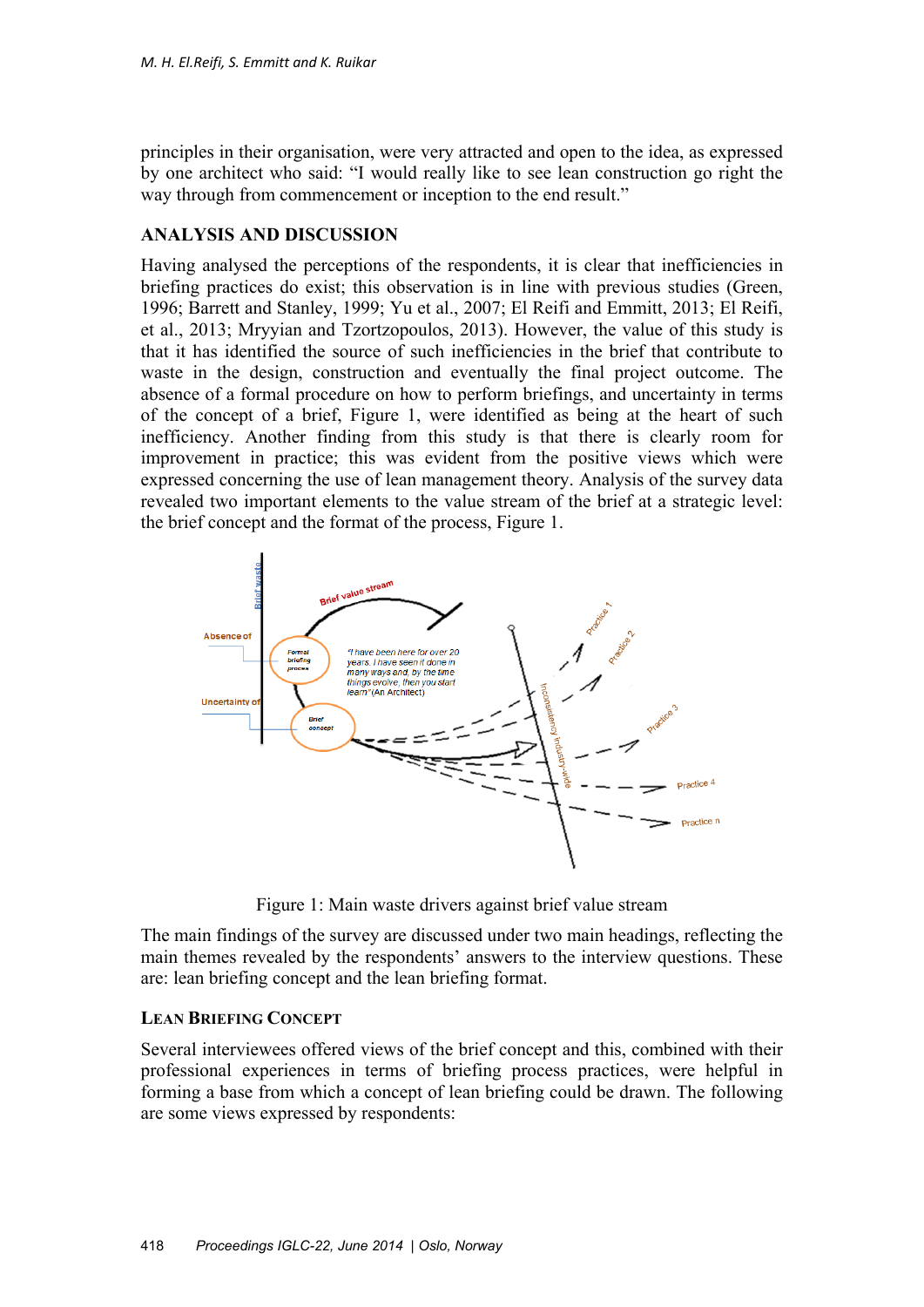An architect stated: *"It is the start of a conversation. It is not like this: "Is this what you want? I have now drawn it whether you like it or not."*

A design manager said: *"It is not just a process, it is an interaction. Therefore, the briefing is critical because that is where the interaction occurs, that is where the understanding occurs, that is where people are given the opportunity actually to have some input into the process."*

An architect noted: *"There are lots of variables and people will say these are as valuable as treasure. It is exploring these because the solutions are never that easy to find."* 

Another architect said: *"What is the value? What does value mean? Is it an enjoyable space to be in? What does that mean? The briefing is about getting as far down into the detail as possible. You work out which is best together."* 

An architect stated: *"We have to work with them to understand what they may need, what the scenario could be. In this way, we can test those scenarios to work out what level of flexibility and adaptability they need in their project by having different scenarios. Then, we can find themes as we go along and put more information in."*

A design manager said: *"The briefing process is also a learning or a research exercise; it is not just about listing things on a piece of paper. It is actually an experiment and it is crucial that we do experiment."* 

Another architect stated: *"Education is so important and the briefing is so much more than just a statement of requirements. It is an understanding of clients' needs, how they work and who they are. It is also an explanation of those things to them; it is not just for the architect."* 

As can be seen, the views on the brief were articulated in various forms but they still offered the same basic concept. Indeed, the brief is a process and a value-added device because, at least, it offers somewhere that the project can be started. However, although firm agreement about the process was established by all the interviewees, as can be noticed from the views cited above, opinions on how long to take over the briefing were varied, as will be seen from views given by several interviewees about their experience of briefing. Further discussion on this can be found in the section in this paper on the lean briefing format.

A brief is not just a statement of a client's needs or requirements; it is much more than that. Clients do not offer a solution to the problem. Instead, the client outlines the problem and then works collaboratively with the design team to arrive jointly at possible solutions that can be put into what is almost like an abstract diagram for the design task. A brief is more of a dialogue which involves discovering, interpreting and interacting to find an outcome by exploring several possible solutions. It is also about engaging people further down the line (the ultimate client) in a learning journey. This finding is in line with a previous study that examined user involvement in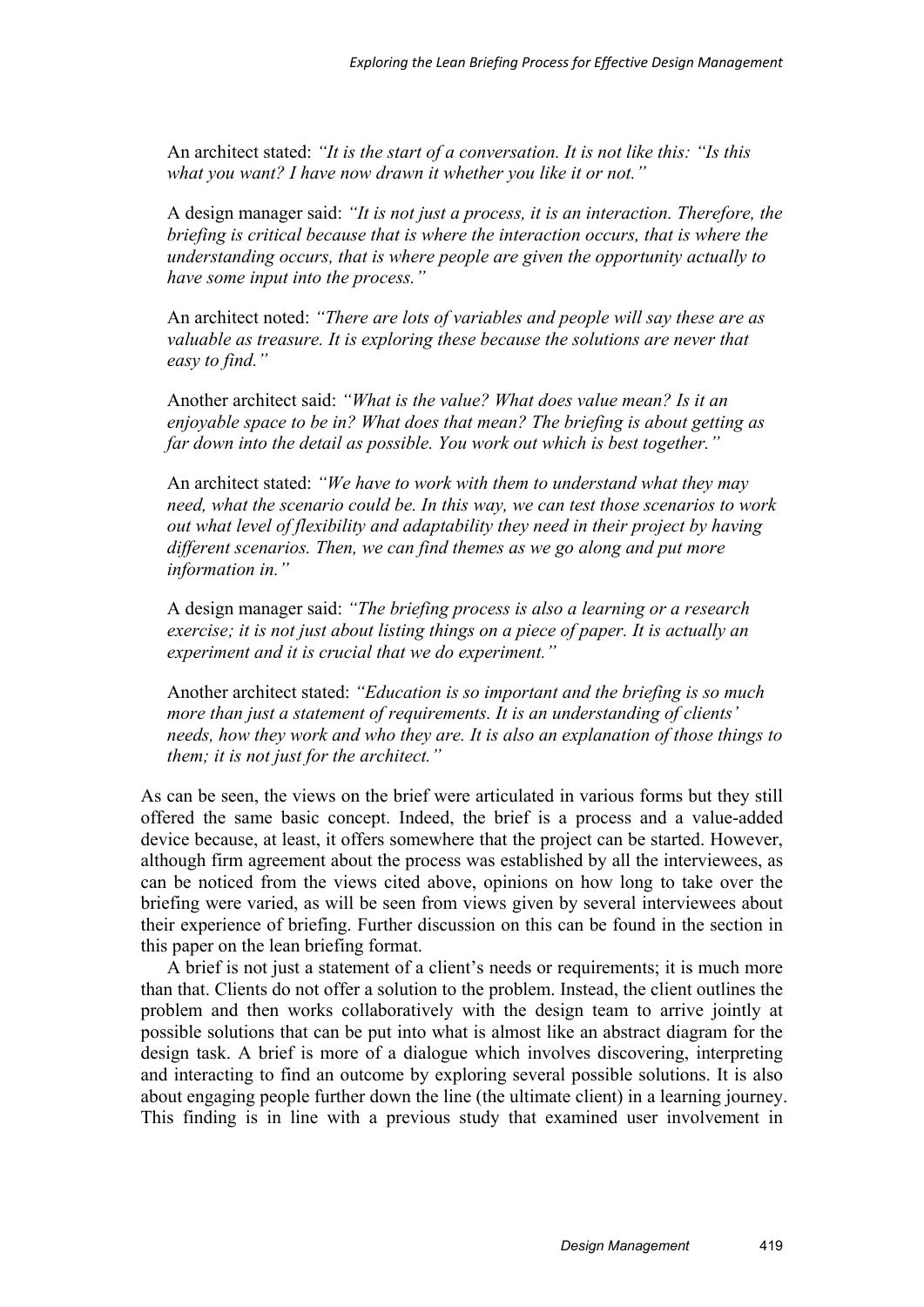healthcare projects (Caixeta et al., 2013). Thus, lean briefing view project brief as the outcome of an up-front education process to ensure delivery of a project's value.

## **LEAN BRIEFING FORMAT**

In order to explore and develop a briefing value stream, it was helpful to find out about current practices, to learn by exploring the different experiences and views of different industry practitioners, and to make use of these. Overall, from the practices described by the professionals, below are the two best practice formats for the briefing process from the author's point of view.

## **Practice one**

This format was succinctly described by an architect thus: "The briefing should be somewhere to start as there has to be a number of drivers at the beginning of the process". So, it is best to carry out the process in two stages. As an early element, a base brief is needed in order to set out the client's expectations; then a journey is necessary to explore the requirements. A final project brief is then required which outlines where the project starts and how it proceeds, as well as deciding what options will be adopted. This perception was best expressed by an architect who claimed that: "It is really important that we have that initial brief from the client so that we can always go back to make sure. Then, whatever happens, if nothing else, we can look back and ask if we are still meeting the intended goals and requirements because there is no point in having a building that is on budget, on time and that fits the environmental agenda and the climate, etc. if it is not actually fulfilling the requirements of the client. This is because it is, in fact, fundamental that we are there to provide a product for the client."

# **Practice two**

This was perfectly explained by an architect as follows: "A brief is not like a completely tailored suit with exactly the right dimensions." The brief has to be something that has the flexibility to allow change, the flexibility to grow. Thus, it is constantly evolving in terms of what needs to be done. So, the brief constantly changes by adding layer after layer, adding more and more information to achieve a brief that consists of a number of different levels. One chartered surveyor claimed: "The more detail the brief has, the more chance you have of achieving a satisfactory project outcome. Actually, I think the brief starts at a very high level and then should be developed to a stage where there is enough information to avoid unnecessary tasks and a lot of reworking." The brief's levels could be organised according to RIBA design stages but including a time line should be avoided as this can be difficult since there are always different types of client (experienced or inexperienced, for example). It is perhaps best to keep the brief aligned to the RIBA free stages which use milestones. This would make it obvious to the client what the level of certainty is at each different stage. In addition, two check points are also required: one when the project goes to planning and the other when it goes to tender.

However, while both views have their own advantages, the advantages of practice one far outweigh those of practice two as lean management is more to do with keeping everything in a line while moving effectively through each stage. Although none of the interviewees reported that they perform briefings according to the briefing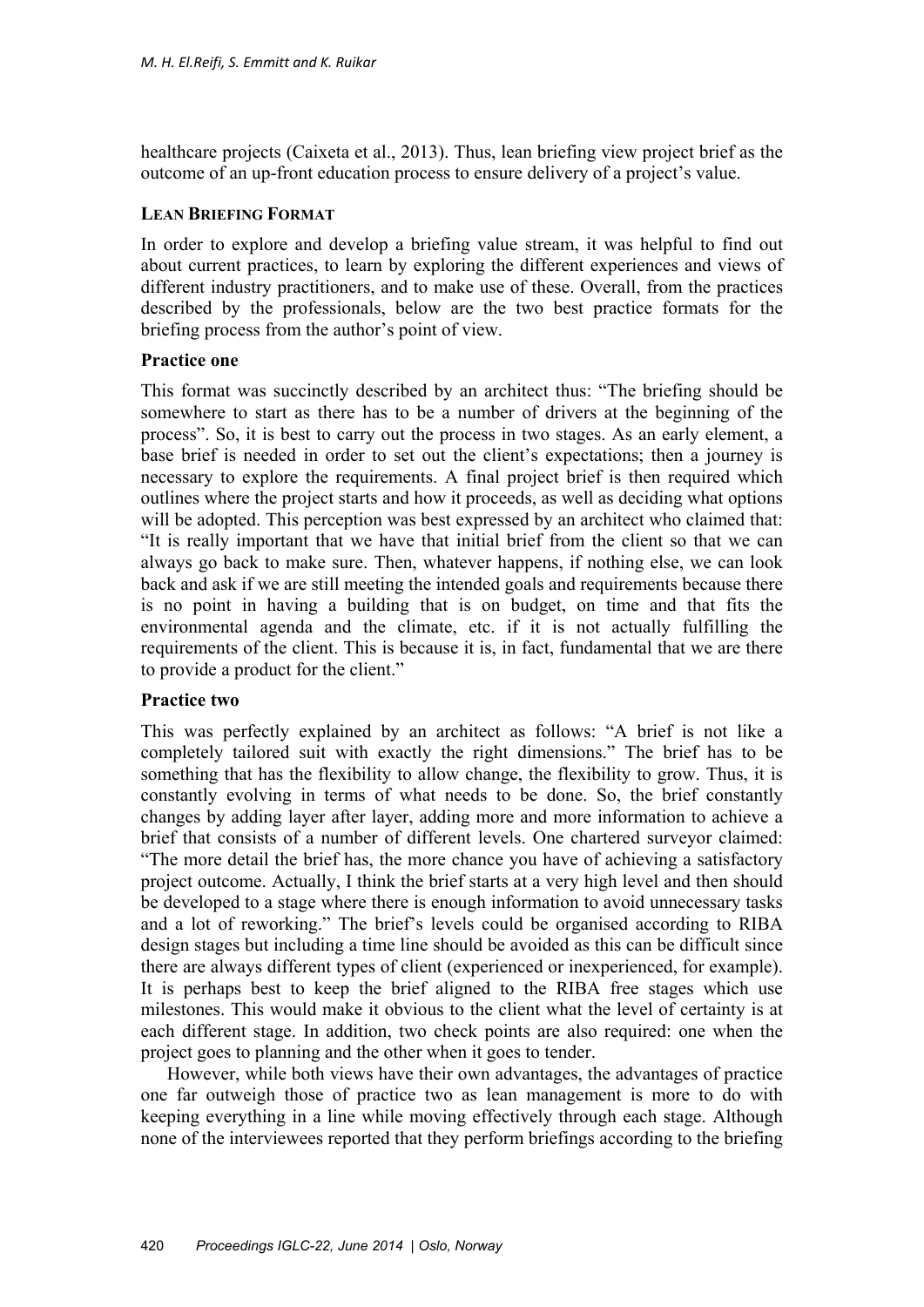stages approved by the RIBA, it was noticed that practice one was still the closest to the RIBA system which is another advantage although more clarification and arrangements need to be put in place. This means that the value stream of the brief process should be carried out in line with the official brief stages in the RIBA plan of work. The challenge is to confront inefficiencies, as is always the case in the design process when it is being conducted from a business point of view, which is usually so. What may be forgotten is that some aspects which are claimed to be wasteful have to be lived with because it is part of the design process. Sometimes, several options must be considered before arriving at what is actually needed. During the concept design, where the project brief needs to be finalised according to RIBA Plan of Work, there is a chance for ideas to be discussed, shown, adapted and explained; most importantly, it is at this stage that there should be a dialogue with the client. It is very difficult to include subjective information in a brief and the more objective the brief, the easier it is for the client to explore and compare options before actually embarking on the design process itself. One design manager stated that, "Effective does not mean it is done quickly or cheaply. At the end of the day, you need to have a product which everybody wants." So, some work needs to be done because it is desirable, not because of inefficiency. This is because the brief should ensure that the client knows what he/she is asking for. Design often offers several answers, not just one, and several could be equally valuable so the challenge is to find which is most appropriate in the circumstances.

A brief is a brief and a design is a design. The interaction between a brief and a design is that a brief sits as a reference for a design. However, what is most important that the brief should be a front-end process which deeply explores opportunities and understands who the client is and what he/she needs, as well as revealing how those needs will be answered. Conversely, in most projects, there will be constraints, targets, building regulations and planning conditions that effectively limit and define the brief. These can limit the options that can be considered but are also challenges to creativity. One architect stated that, "It is nice when the brief remains fairly well accepted as it is and when it has not been coloured by any other decisions so you can try and really see what they (the clients) need and what they are aiming for before you start introducing designs which may start to lead you in a direction which, in the end, is not exactly what is the best for the client."

What is more, there should be an element of consistency industry-wide in the early stages and this issue needs to be addressed through a formal system. The RIBA Plan of Work sets out the stages of the brief but it fails to address the processes. A few interviewees suggested that Continuous Professional Development could address this. A high-level format for how to carry out the briefing process would improve consistency throughout the industry. A kind of a road map is required that will legitimise the whole process. The most important aspect, however, is that it needs to be bespoke rather than a standard format as no single unadaptable briefing process can fit every type of building and every type of client, even within one sector of the construction industry. Each type of building will necessitate some adaptation in the detail of the process because different contextual factors will affect it. An example of this was mentioned by one architect who worked on two lab buildings. These were very similar in context but one took a huge amount of work and more effort and time to reach the required level while the other was easier to accomplish because the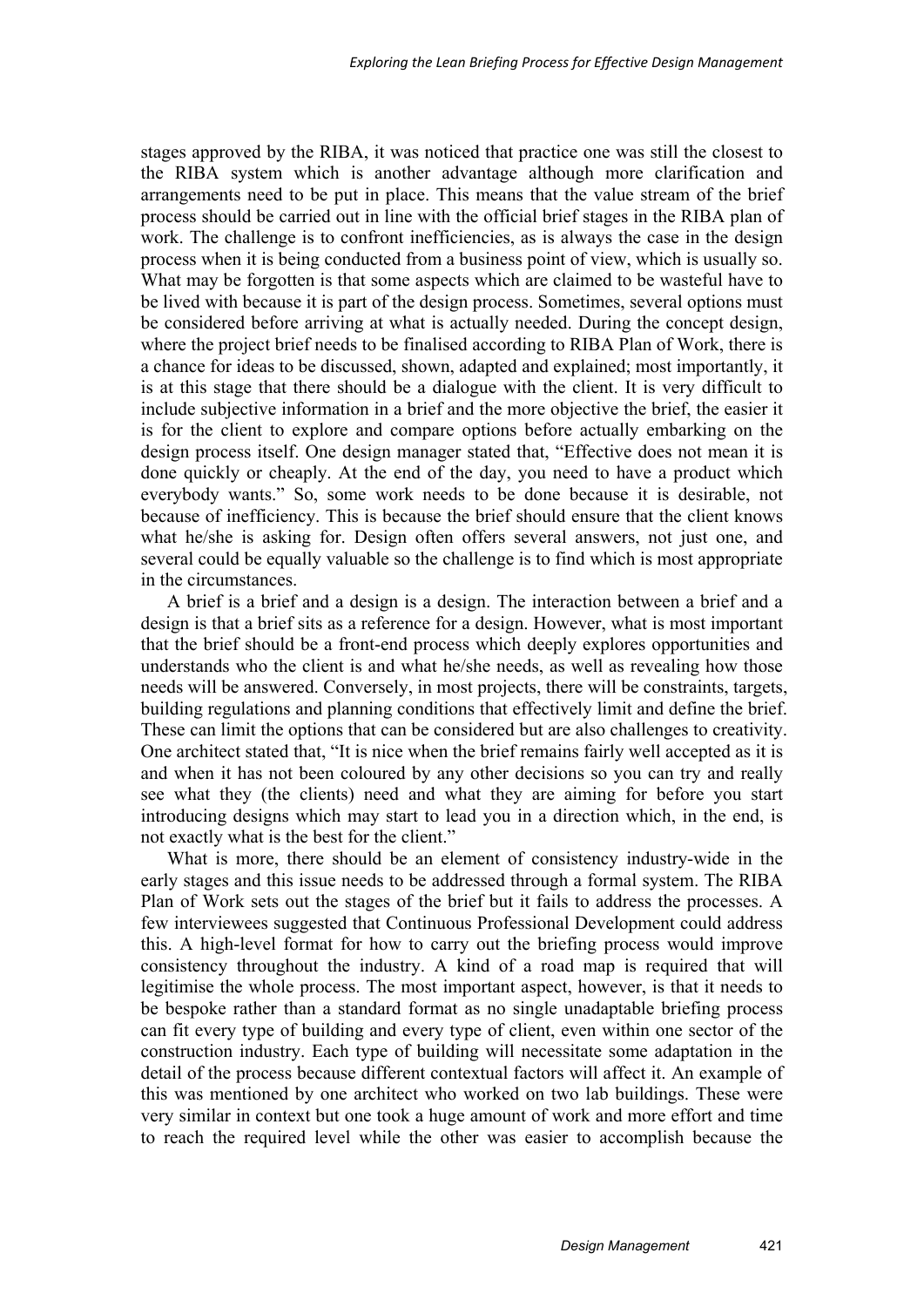project manager had expended more effort at the start. The architect claimed: "It just meant we had to push harder and to work harder. We had to put in more effort and more time; it was a really, really tough process." This work took place in one sector but if a different building, an office building or a museum, is considered, the briefing process is different in each case. The same architect stated that: "It is a different language. It is as if you are speaking a completely different language with very little similarity to another." Therefore, it is important to make sure the process is open enough to be adapted to address different needs, different types of project, different timetables, different clients and different organisations. This is expressed in Figure 2.



Figure 2: The basis of Lean Briefing Process Model

#### **CONCLUSION**

A project brief is planned to be the outcome of a process that occurs right at the start of a project. Officially, that process develops from Preparation and Brief (Stage 1) to the Concept Design (Stage 2) (RIBA, 2013). The main outcome of the interviews revealed that current practice is different in its approach. This is due largely to the absence of an official format on how to carry out the briefing process, and uncertainty in terms of the concept of a brief. This is the major source of inefficiency and waste in the briefing process that hinders its supposed added value. Furthermore, the research identified the brief as the place where the project's value is defined. Using lean management theory to improve the efficiency of the brief was explored and was welcomed by industry professionals. The results suggest that the UK construction industry requires a high-level, official, bespoke format for the briefing process; a lean briefing process with lean briefing being an up-front education process which ensures project value. It is believed that this novel approach may help to provide consistency across the industry, provide a uniquely efficient briefing process which is needed to ensure a deliverable, value-added design, and contribute to the theoretical understanding and practical implementation of lean design management in AEC.

Further work to develop a lean briefing process model will be carried out in the light of insights gained from this research.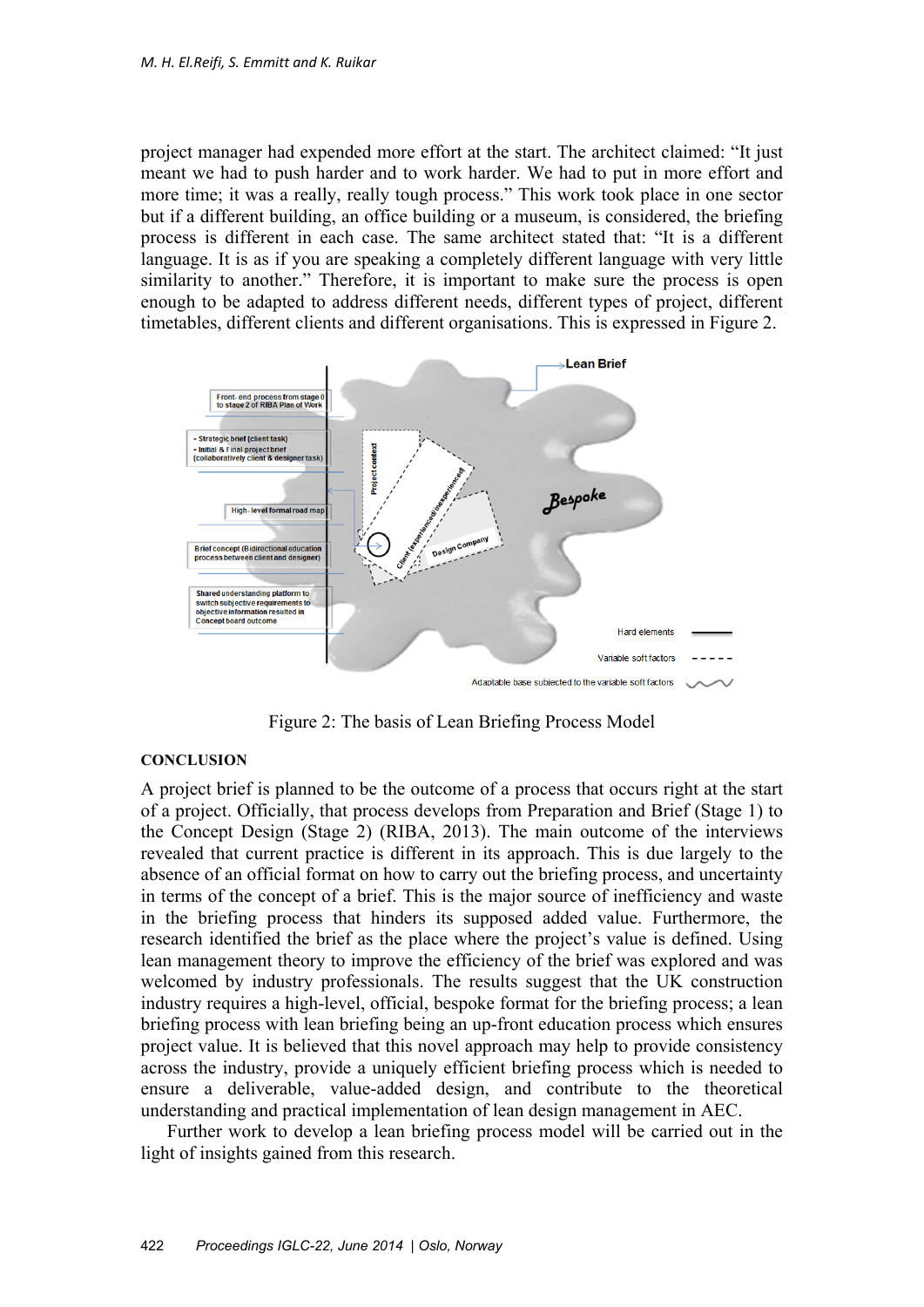#### **REFERENCES**

- Ballard, G. and Reiser, P. 2004, 'The St Olaf fieldhouse project: A case study in designing to target cost', *Proceedings IGLC-12*, Elsinore, Denmark.
- Ballard, G. and Howell, G., 2003, 'Lean project management', *Building Research & Information*, vol.31 no.2, p.119–133.
- Barrett, P. and Stanley, C., 1999, *Better Construction Briefing*, Blackwell Science, Oxford.
- Blyth, A. and Worthington, J., 2010, *Managing the Brief for Better Design, 2nd edition*, Taylor & Francis Group, London.
- Bogers, T., Meel, J. and Voordt, T., 2008, 'Architects about briefing Recommendations to improve communication between clients and architects', Emerald Group Publishing Limited, vol. 26, p. 109-116.
- Bouchlaghem, D., Rezgui, Y., Hassanen, M., Cooper, G., and Rose, D., 2000 'IT Tools and Support for Improved Briefing', *CIB, W078, International conference: Construction Information Technology- Taking the construction Industry into the 21st century,* 28-30 June 2000, Reykjavik-Iceland.
- Brookfield, E., Emmitt, S., Hill, R. and Scaysbrook, 2004, 'The architectural technologist's role in linking lean design with lean construction', Proceedings IGLC-12, Elsinore, Denmark.
- Brown, S. A., 2001, Communication in the design process, Spon press, London.
- BS 7832/ISO 9699:1994, 1995, 'performance standards in building- checklist for briefing- contents of brief for building design', BSI.
- Caixeta, M. C. B., Bross, J. C., Fabricio, M. M. and Tzortzopoulos, P., 2013, 'Value generation through user involvement in healthcare design', Proceedings IGLC-21, Fortaleza, Brazil.
- Cheong, S., Anumba, C., Hill, R. & Bouchlaghem, D., 2003, 'Improving construction client satisfaction through functional briefing', Construction Research Congress Conference', ASCE
- El.Reifi M. H., Emmitt, S., and Ruikar, K., 2013, 'Developing a conceptual lean briefing process model for lean design management', Proceedings IGLC-21, Fortaleza, Brazil.
- El.Reifi, M. H. and Emmitt, S., 2013, 'Perception of lean design management', *Architectural Engineering and Design Management Journal*, vol.9.
- Emmitt, S., Sander, D. and Kirk Christoffersen, A., 2005, 'The value universe: Defining a value based approach to lean construction', Proceedings IGLC-13, Sydney.
- Green, S., 1996, 'A metaphorical analysis of client organizations and the briefing process', *Construction Management and Economics*, vol.14 no.2, p.155 – 164.
- Jørgensen, B. and Emmitt, S., 2009, 'Investigating the integration of design and construction from a "Lean" perspective', *Construction Innovation*, vol.9 no.2, p.225-240.
- Kamara, J. and Anumba, C., 1999, 'Client Requirements Processing in Construction: A New Approach Using QFDa', *Journal of Architectural,* vol.5, p.8-15.
- Kamara, J., Anumba, C. and Evbuomwan, N., 2002, *Capturing Client Requirements in Construction Projects*, Thomas Telford, London.
- Kao, C. C., 2004, 'The briefing process: An organisational knowledge- creation perspective'. *PhD*, The University of Reading, Reading.